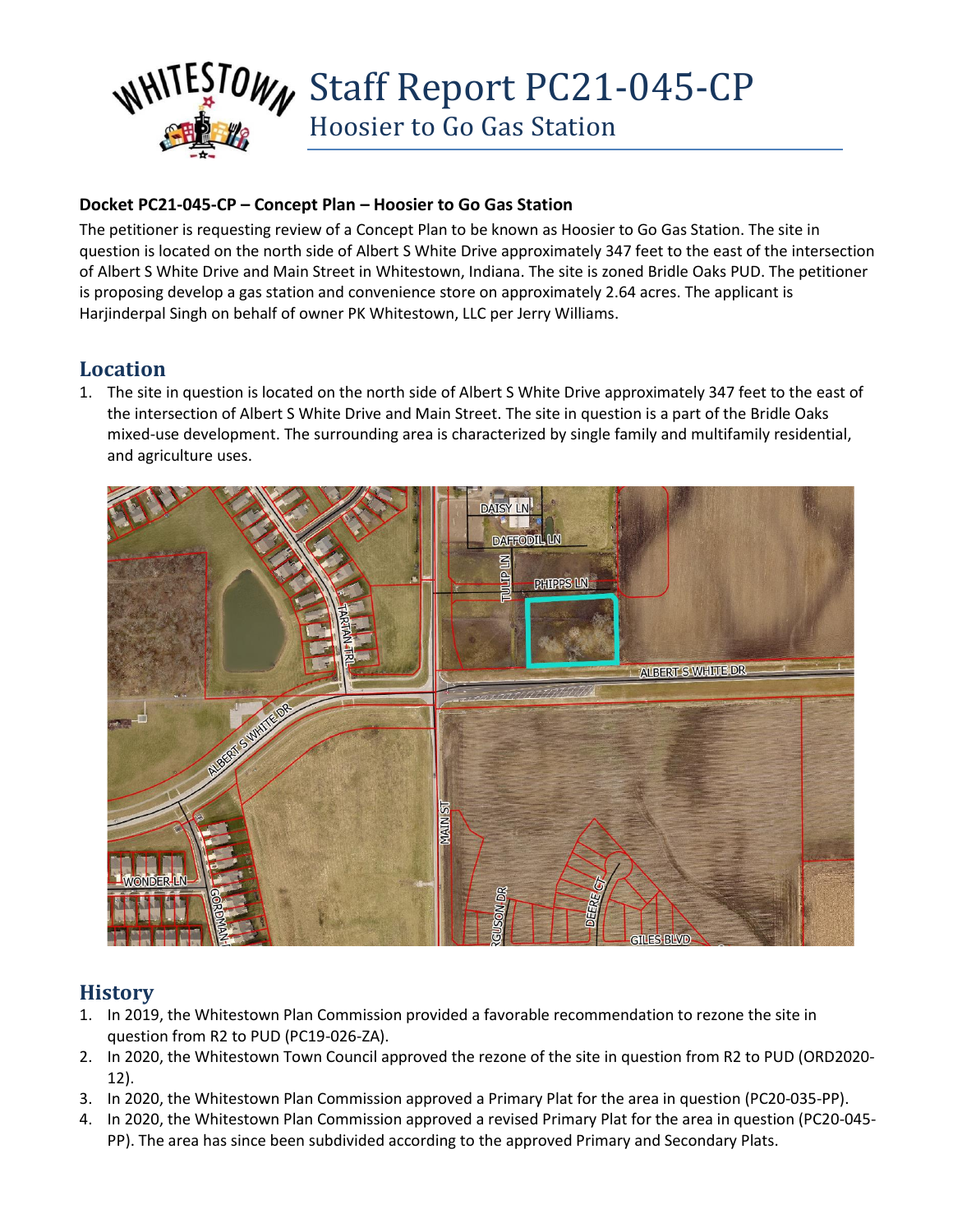# **Proposed Development**

The proposed development is located on approximately 2.64 acres. The site is zoned Bridle Oaks PUD.

The submitted plans and materials indicate the following:

- Approximately 4,300 square foot building footprint for a convenience store use;
- A fuel canopy with pump stations;
- Proposed detention basin on the west side of the site;
- Proposed onsite parking including approximately:
	- 12 standard parking stalls;
	- 1 ADA parking stalls; and,
	- 1 bicycle rack.
- Two access points to Phipps Lane to the north and one access entrance to an unnamed street to the east;
- Proposed pedestrian network along Phipps Lane, Albert S White Drive, and the unnamed street;
	- Internal pedestrian network and a connection to the east side sidewalk.

### **Zoning**

The site in question is zoned Bridle Oaks PUD and is part of the Mixed Use and Residential Area. The Bridle Oaks PUD "includes a mix of residential types, including detached single-family home sites, a mixed-use and residential development area including retail/office, multi-family dwellings and townhomes... In this manner, the project will present opportunities for a live-work-play environment nestled in proximity to the downtown." The area permits uses in the General Business district as well as gasoline/fuel service stations, a hospital complex or hospital campus, restaurants, and other uses explicitly listed in the Bridle Oaks PUD Ordinance.

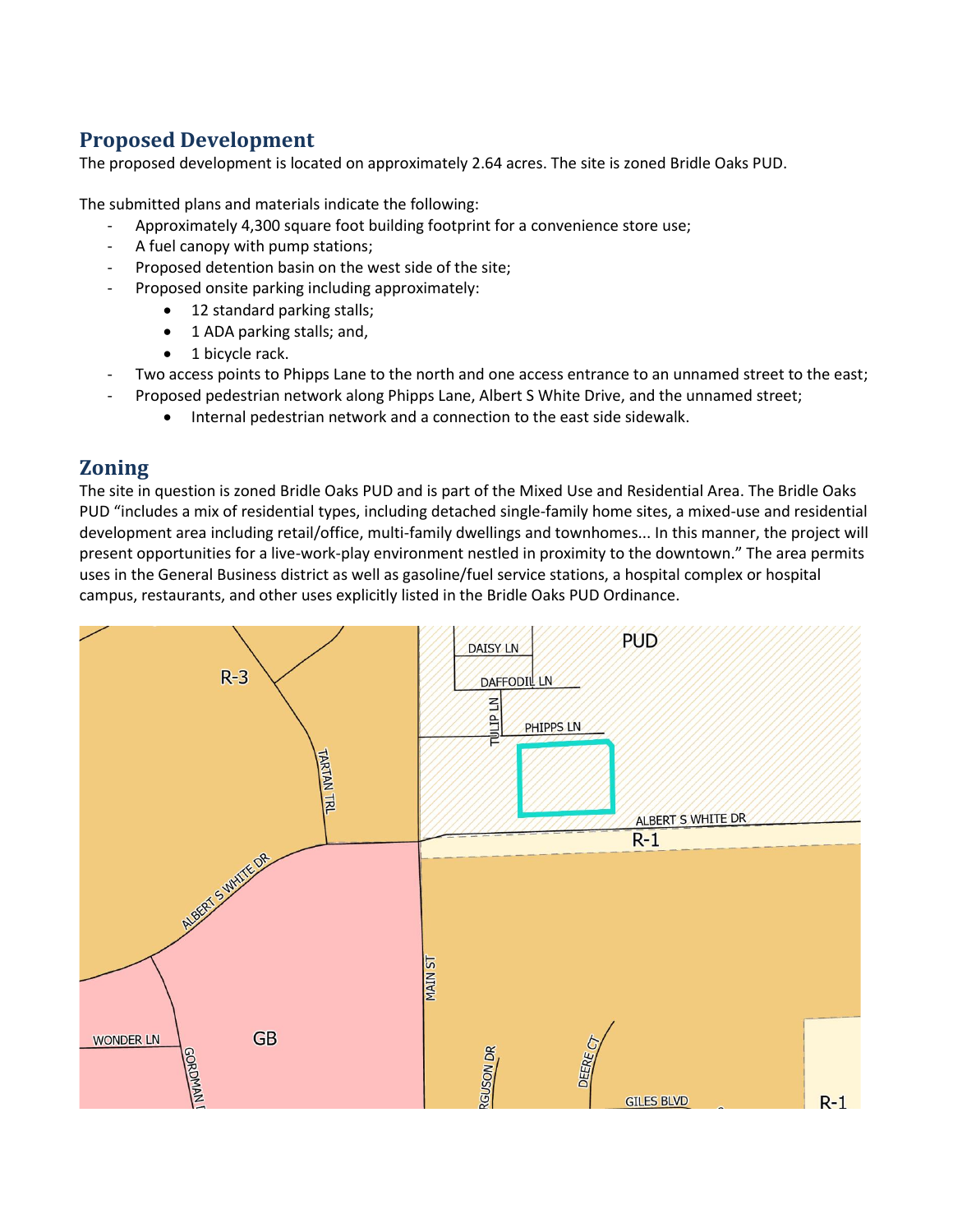## **Compliance**

The proposed Concept Plan is in compliance with the Bridle Oaks PUD and the Whitestown Unified Development Ordinance.

## **Staff Recommendation**

Staff is providing a favorable recommendation for the Hoosier to Go Gas Station Concept Plan Docket PC21-045- CP. The applicant is proposing to develop a gas station and convenience store on approximately 2.64 acres.